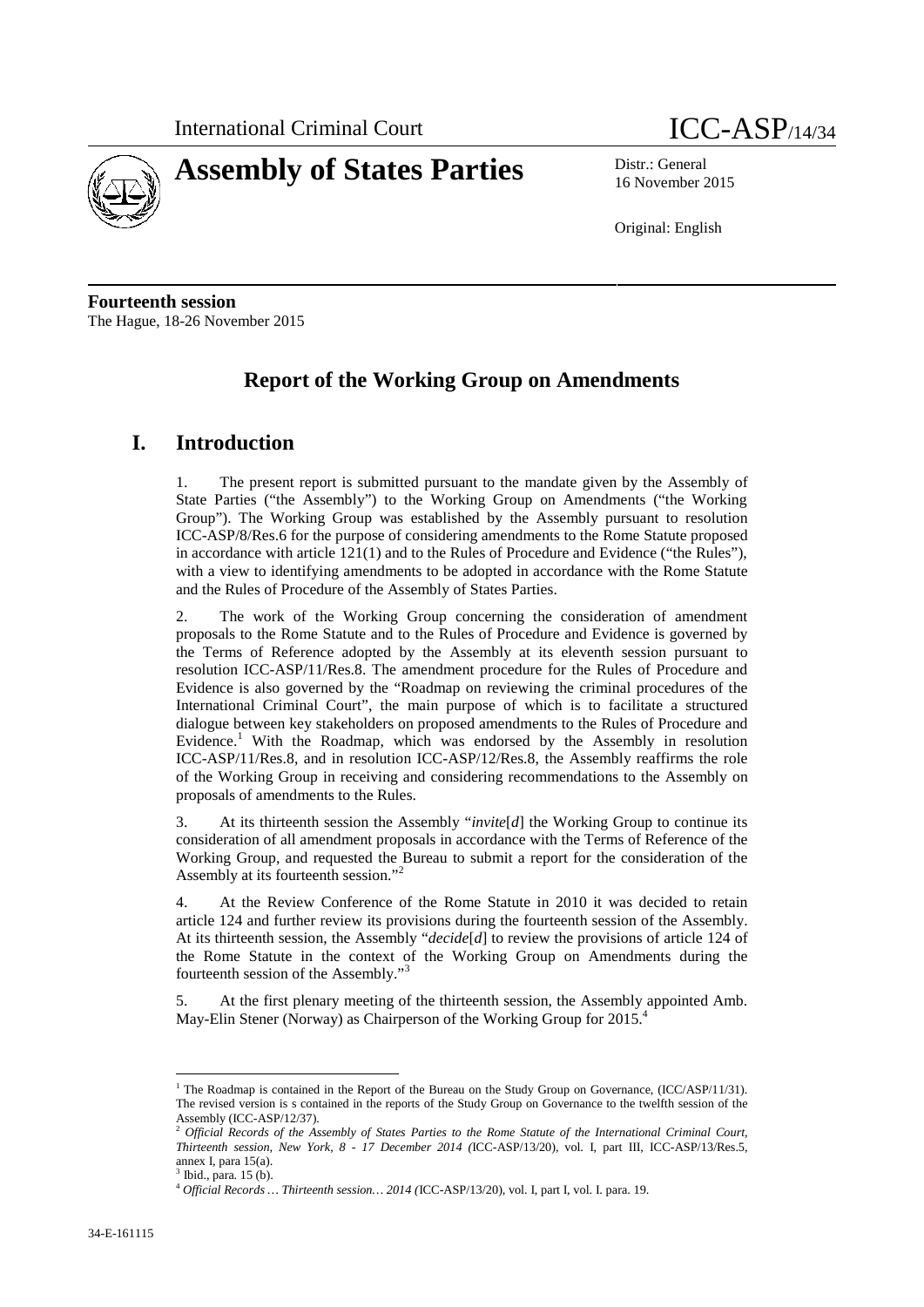6. In accordance with the recommendations made to the thirteenth session,  $5$  the Working Group met at its earliest convenience, on 5 February 2015, to commence its work. Cognizant of the importance of holding regular meetings the Working Group, at its first meeting, agreed on implementing a regular schedule of meetings (approximately every six weeks), and to conduct meetings on various issues, as well as focused meetings on specific subjects that could benefit from close communication via video-link with colleagues in the Hague or from the presence of experts. Thus, the Working Group met inter-sessionally throughout 2015, holding 7 informal consultations: 5 February, 16 March (expert level), 29 April, 18 June, 14 July, 16 September, and 8 October.

## **II. Consideration of proposals to amend the Rome Statute**

7. The Working Group continued to have before it those amendment proposals previously referred to it by the Assembly at its eighth session, as well as those transmitted by the Depositary of the Rome Statute on 14 March 2014.<sup>6</sup>

8. As in the past, proponents were given the opportunity, at each meeting of the Working Group, to provide updates on their proposals. All delegations were invited to comment on the different proposals before the Working Group. Throughout the inter sessional period the Chair also invited amendment proponents to the Rome Statute to use the Working Group meetings to organize expert sessions to enlighten the Working Group about their respective proposals and to spur debate and catalyse engagement. One expert meeting was held on 16 March 2015 on the Belgian proposal concerning additions to article 8, paragraphs 2(b) and 2(e) related to the use of certain weapons as war crimes.

#### **A. Belgium**

9. At its second meeting, the Working Group heard an expert presentation by Prof. Roger Clark, Professor of Law at Rutgers University, organized by the delegation of Belgium, regarding its proposal to amend article 8 of the Rome Statute. The presentation delved into the nature of the negotiations at the Rome Conference concerning article 8 and on the development of criminalizing the use of certain weapons during armed conflict.

10. At the third meeting, the delegation of Belgium informed the Working Group of its intention to reformulate the terms of its proposed amendment 2 so as to favor instead the suppression of certain portions of article  $8(2)(b)(xx)$  in order to eliminate the dependency of the criminalization of the use of certain weapons on a comprehensive prohibition to be included in the Statute. At the fifth meeting, the Belgian delegation elaborated on this change to its proposal. At the sixth meeting, the delegation of Belgium reiterated its position and announced that the concrete proposal would be presented during the fourteenth session of the Assembly.

11. At the third meeting, Belgium circulated a non-paper, dated 29 April 2015, identifying provisions of the Rome Statute that criminalize acts as war crimes only in the context of international armed conflicts (article  $8(2)(b)$ ), and not in conflicts not of an international character (article  $8(2)(e)$ ).<sup>7</sup> That delegation hoped that the non-paper would facilitate the preparation of proposals that would harmonize the Rome Statute.

12. Several delegations, many of which had co-sponsored the Belgian proposal, reiterated their support and welcomed continued discussion of it.

<sup>5</sup> ICC-ASP/13/31, para. 30.

<sup>&</sup>lt;sup>6</sup> These amendment proposals are contained in the report of the Working Group on Amendments to the thirteenth session of the Assembly ICC-ASP/13/31. They are available on website of the Secretariat https://www.icc cpi.int/en\_menus/asp/WGA/Pages/default.aspx and having been notified to the Depositary, are also available at the United Nations Treaty Collection, https://treaties.un.org/pages/ViewDetails.aspx?src=TREATY&mtdsg\_no=X VIII-10&chapter=18&lang=en.. <sup>7</sup> The non-paper by Belgium is included in Annex IV of the present report.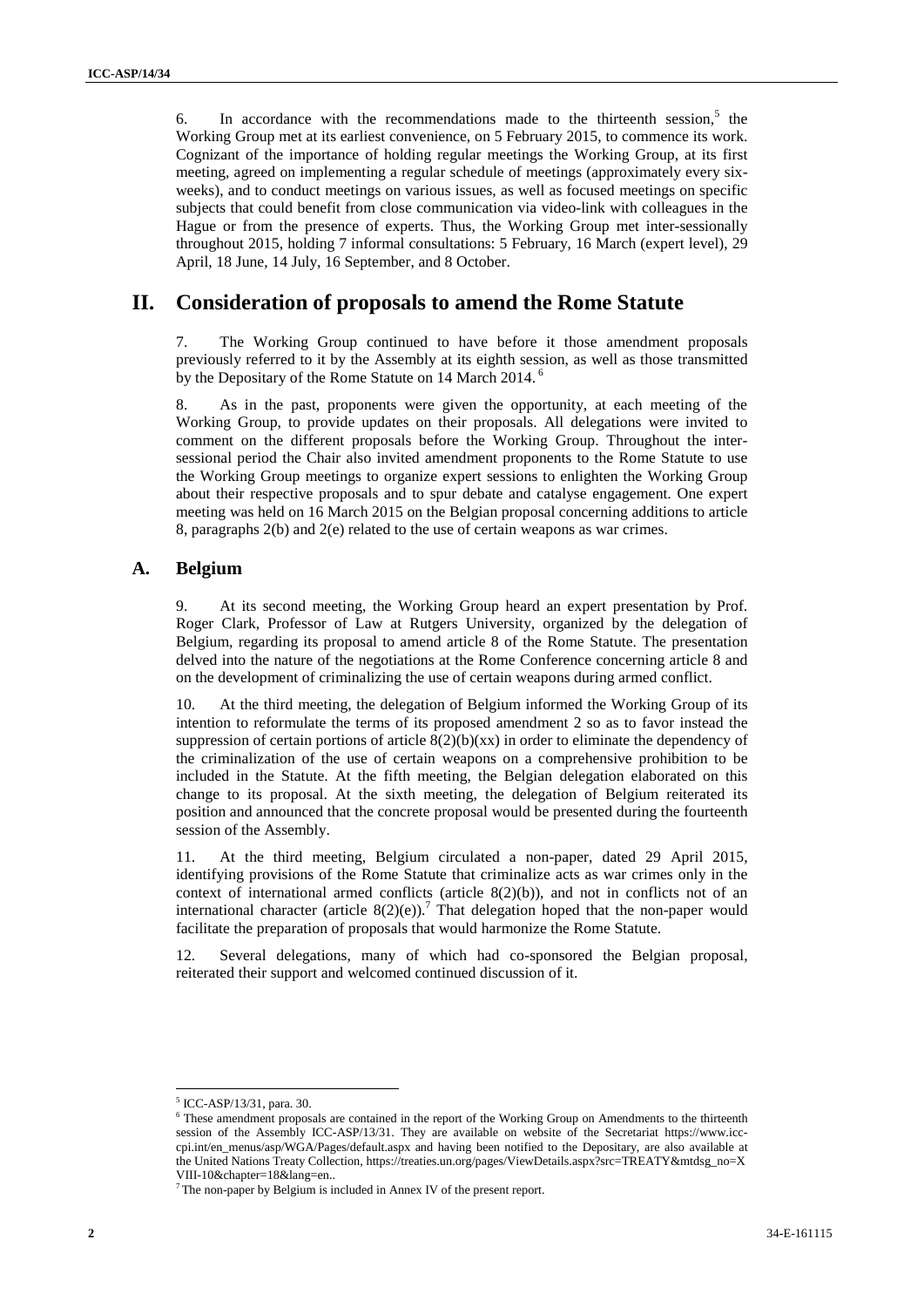#### **B. Mexico**

13. At the third meeting, the delegation of Mexico expressed its appreciation for the standing invitation from the Working Group to elaborate on its proposal and to provide expert presentations. The Mexican delegation indicated that it would be in a position to update the Working Group on its proposal in the near feature.

14. No further updates were provided by Mexico concerning its proposal during the inter-sessional period.

#### **C. Trinidad and Tobago**

15. At the third meeting, the delegation of Trinidad and Tobago presented the rationale behind its proposal and in this regard referred to the transnational character of drug trafficking, which often leaves perpetrators of such crimes outside the reach of national jurisdictions and thus difficult to prosecute. The delegation indicated that in the near future, it would make us of an expert presentation to further ascertain its proposal.

16. No further updates were provided by Trinidad and Tobago concerning its proposal during the inter-sessional period.

#### **D. South Africa**

17. No further updates were provided by South Africa concerning its proposal during the inter-sessional period.

#### **E. Kenya**

18. At the third meeting, the delegation of Kenya wished to initiate consultations regarding its proposed amendment 5, which seeks to amend the preamble of the Rome Statute in order to ensure that the principle of complementarity sufficiently recognizes regional criminal judicial mechanisms. The delegation of Kenya highlighted that the proposal would guarantee that the Court remained a court of last resort and allowed judicial proceedings to take place closer to the location where the alleged crimes had been committed. The Kenyan delegation indicated it would provide further information to the Working Group at a future meeting.

19. No further updates were provided by Kenya concerning its proposal during the inter sessional period.

## **III. Consideration of proposals to amend the Rules of Procedure and Evidence**

20. During the period of October to early December 2014 the Working Group considered a set of proposals of amendments to the Rules of Procedure and Evidence transmitted to it by the Study Group on Governance (SGG) and the Court. The so-called "language cluster" contained proposed amendments to rule 76(3), rule 101(3) and rule 144(2)(b) to allow for partial translations of prosecution witnesses statements and court decisions. Another proposal concerned rule 140bis and sought to allow for the temporary absence of a judge from trial. As part of its efforts to further elucidate the proposed amendments the Working Group heard a briefing, via video link, on 29 October by the then Chair of the Study Group on Governance (SGG), Ambassador Emsgård (Sweden), and the Principal Legal Adviser to the Presidency of the Court, Mr Hirad Abtahi.

21. In its report to the thirteenth session, the Working Group "*invite[d]* the Court to bring to its attention any information regarding the temporary absence of a judge (and the proposed rule 140bis) that could further inform the discussion of the Working Group on this issue in the future, as it deem[ed] appropriate."<sup>8</sup>

<sup>8</sup> ICC-ASP/13/31, para. 29.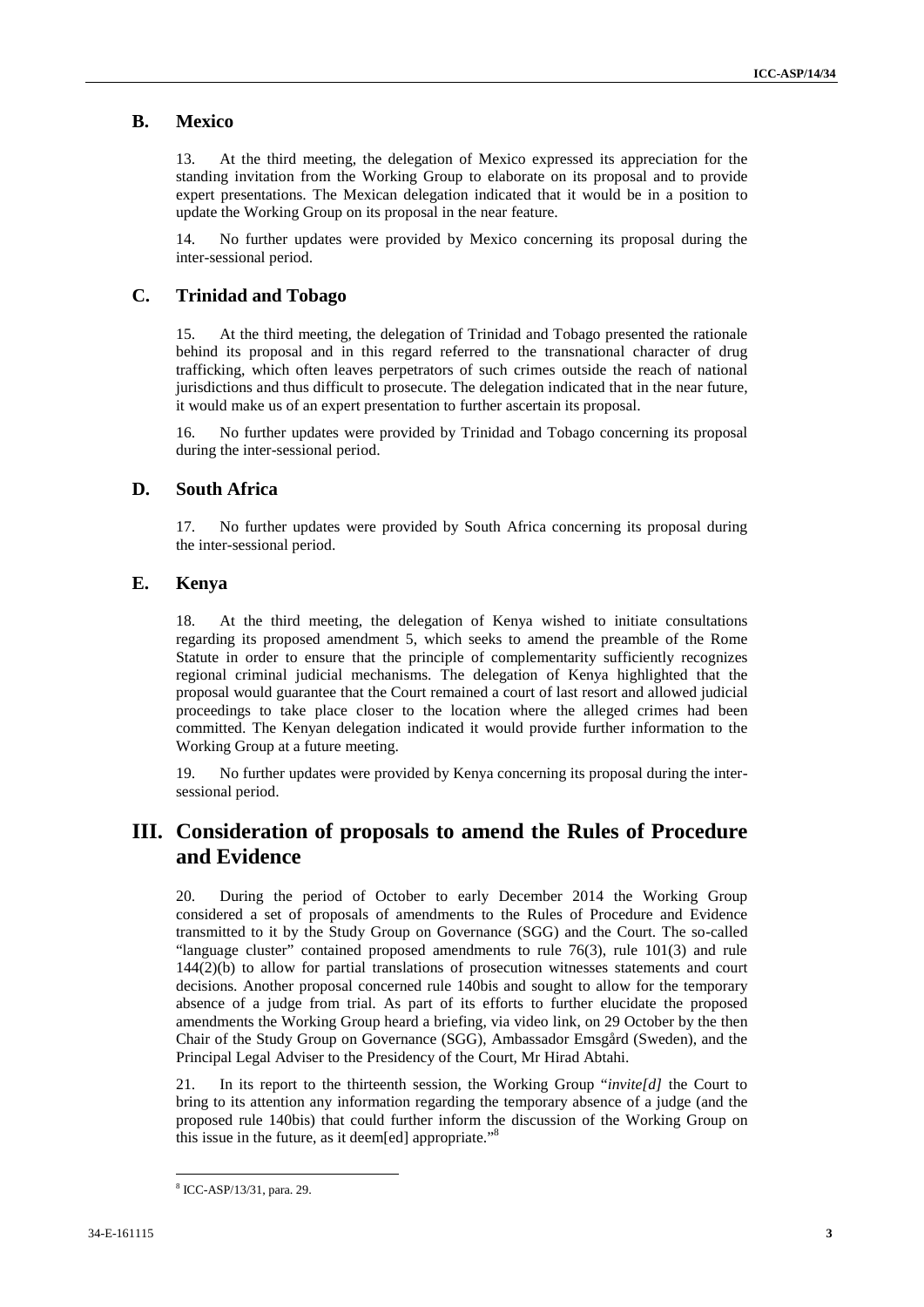22. Concerning the language cluster, while there was strong support in favor of recommending that the Assembly adopted this set of amendments, some reservations still existed. Hence the consultations were not concluded before the end of the session. Thus, the Working Group agreed to reconvene during the thirteenth session of the Assembly to continue and potentially conclude the discussion on the proposals to amend rules 76, 101 and 144 of the Rules of Procedure and Evidence.<sup>9</sup> The Working Group could not, however, agree to submit a proposal to the Assembly to adopt the language cluster.

23. At its first meeting in 2015, the Working Group agreed to continue its work on the Rules of Procedure and Evidence transmitted to the Working Group. The Working Group first noted that enhancing the efficiency and effectiveness of the Court is of common interest both to the Assembly and the Court and in that regard expressed its appreciation to the Court for its amendment proposals to the Rules of Procedure and Evidence and recalled that proposals that seek to improve the effective and efficient functioning of the Court will be given priority.

24. Several delegations indicated that the Working Group should concentrate its efforts on the language cluster as there was less divergence concerning these proposals, compared to the proposal on the temporary absence of a judge.

25. At its third meeting, the Chair invited Mr. Hirad Abtahi to provide via video-link, a presentation on behalf of the Court on the language cluster. The presentation was based on information previously provided by the Court,<sup>10</sup> and also addressed specific questions from delegations regarding the practical application of the proposed rules.

26. The Chair held informal consultations with interested delegations and reported, at the fourth meeting of the Working Group that there was still very strong support in favor of the langue cluster amendments to rule 76(3), rule 101(3) and rule 144(2)(b). However, she also indicated that a few delegations had asked for additional time to consider the proposals.

27. At this meeting, the Chair invited delegations to present their substantive views on the language proposals. Several delegates emphasized that the proposals would facilitate fair and expeditious trails while cutting translations costs. Delegations also referred to the protection of the rights of the accused embedded in the proposals, and the appropriateness of supporting proposals prepared by the Court and produced after a long period of consultations with concerned actors.

28. Other delegations, however, warned that the perceived and actual impact of the proposals on fundamental fair trial standards needed to be borne in mind, and that the actual efficiency to be brought about by these amendments had not been clearly established. They therefore favored further deliberations to ascertain the full impact of the proposals.

29. The Chair undertook to pursue additional consultations with concerned delegations in order to try to find agreement on the matter.

30. At its sixth meeting, the chair informed that there was still strong support in favor of recommending the Assembly to adopt the language cluster amendments. However, a few delegations still voiced concerns and said that they were not comfortable in recommending to the Assembly that the proposals be adopted. The Working Group agreed to refrain from making such a recommendation to the forthcoming session of the Assembly, but agreed that the matter remained a priority on the agenda of the Working Group and that the Working Group would continue to deliberate the issue with a view to responding to the questions raised by those delegations with outstanding concerns, including by seeking further advice from the Court if necessary.

<sup>9</sup> *Ibid.*, para. 28.

<sup>&</sup>lt;sup>10</sup> Inter alia, Report of the Bureau on Study Group on Governance ((ICC-ASP/13/28) Annex 1 titled "Report of the Study Group on Governance Cluster I in relation to amendment proposals to the Rules of Procedure and Evidence put forward by the Court", and the "Paper from the Chair of the Study Group on Governance - Amendments to rule 76(3), rule 101(3) and rule 144(2)(b) - Relevant International Legal Standards" (Appendix I of the same document (pages 16-17)).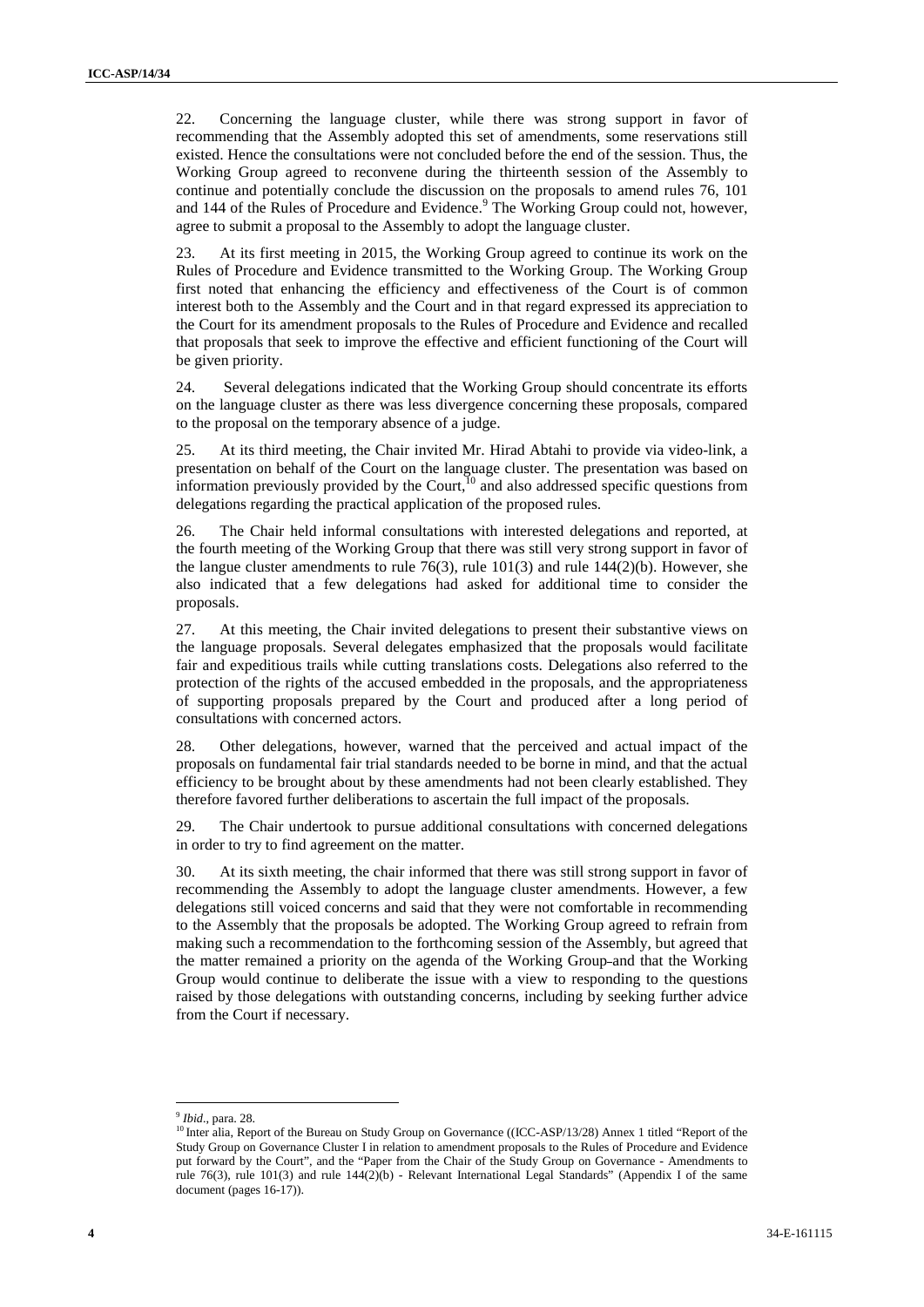### **IV. Review of Rome Statute article 124**

31. At its first meeting, the Working Group recalled its mandate to review the provisions of article 124. It was agreed that the mandate should be implemented throughout the inter sessional period.

32. At the second meeting, the Working Group had before it a Chair's Background Note of 5 March 2015 synthesizing earlier discussions on article 124, both at the 1998 Rome Conference and the 2010 Review Conference. The Chair had also invited Dr. David Donat Cattin, Secretary-General of Parliamentarians for Global Action and Adjunct Assistant Professor of International Law at New York University (NYU), to give an expert presentation on article 124.

33. At the third meeting, the Working Group examined five options for how to proceed with 124. It could recommend (i) deletion, (ii) retention, (iii) revision, (iv) introduction of a "sunset" clause after which the provision would automatically expire, and (v) consideration at a later date by the Assembly.

34. A large majority of delegations indicated their strong preference for deleting article 124. However, some delegations inquired whether retaining the provision could attract additional ratifications and contribute to the universality of the Rome Statute.

35. At the fourth meeting, the Chair circulated a discussion-paper dated 8 June 2015 exploring the process of amending article 124 should the Working Group decided to recommend that the Assembly modify or delete the provision. The discussion paper presented two potential avenues for amending article 124. The first track was the regular amendment procedure outlined in article 121 (4) of the Rome Statute. The second track would consider article 121 inapplicable due to the special transitional nature of article 124 and would require only the *adoption* of a provision, rather than an amendment (the so called *lex specialis* approach). The Working Group noted that under article 121 (4) ratification by seven-eights of the States Parties would be required for the amendment to enter into force.

36. During this meeting, the Working Group also benefited from an expert presentation by Mr Santiago Villalpando, Head of the Treaty Section of the United Nations Office of Legal Affairs. Mr. Villalpando presented to the Working Group the applicable requirements under article 121 (4) for the circulation of the proposal, their adoption, entry into force, and the calculation of the seven-eights of the required ratifications.

37. Some delegations indicated their support for the *lex specialis* approach while others indicated their willingness to study this option further. Most delegations, however, were of the view that, although cumbersome, article 121 (4) provided the only appropriate amendment procedure.

38. The Working Group also considered the impact of article 124 on promoting universality of the Statute. In this regard, some delegations were of the view that article 124 could be instrumental in encouraging states to ratify or accede to the Rome Statute. Along these lines, a view was expressed that article 124 did not have any concrete negative effects and that deletion was not necessary. Most delegations, however, highlighted that no further declarations under article 124 had been made since 2002, and that there was no concrete evidence suggesting that article 124 had contributed or would contribute to future ratifications of the Statute.

39. On 6 July 2015, the Chair circulated a draft proposal to delete article 124, which was considered by the Working Group at its fifth meeting. The proposal recognized that the Working Group had not yet concluded its discussions on article 124, but considering that article 121 establishes that the Assembly requires a notification of at least three months to decide whether to take up a proposal, the proposal was presented to enable the Assembly to consider an eventual recommendation of the Working Group.

40. After receiving some comments from delegations, the Chair disseminated the proposal on 15 July subject to a silence procedure until 20 July, which was not broken. With the agreement of the Working Group, Norway submitted the proposal to the United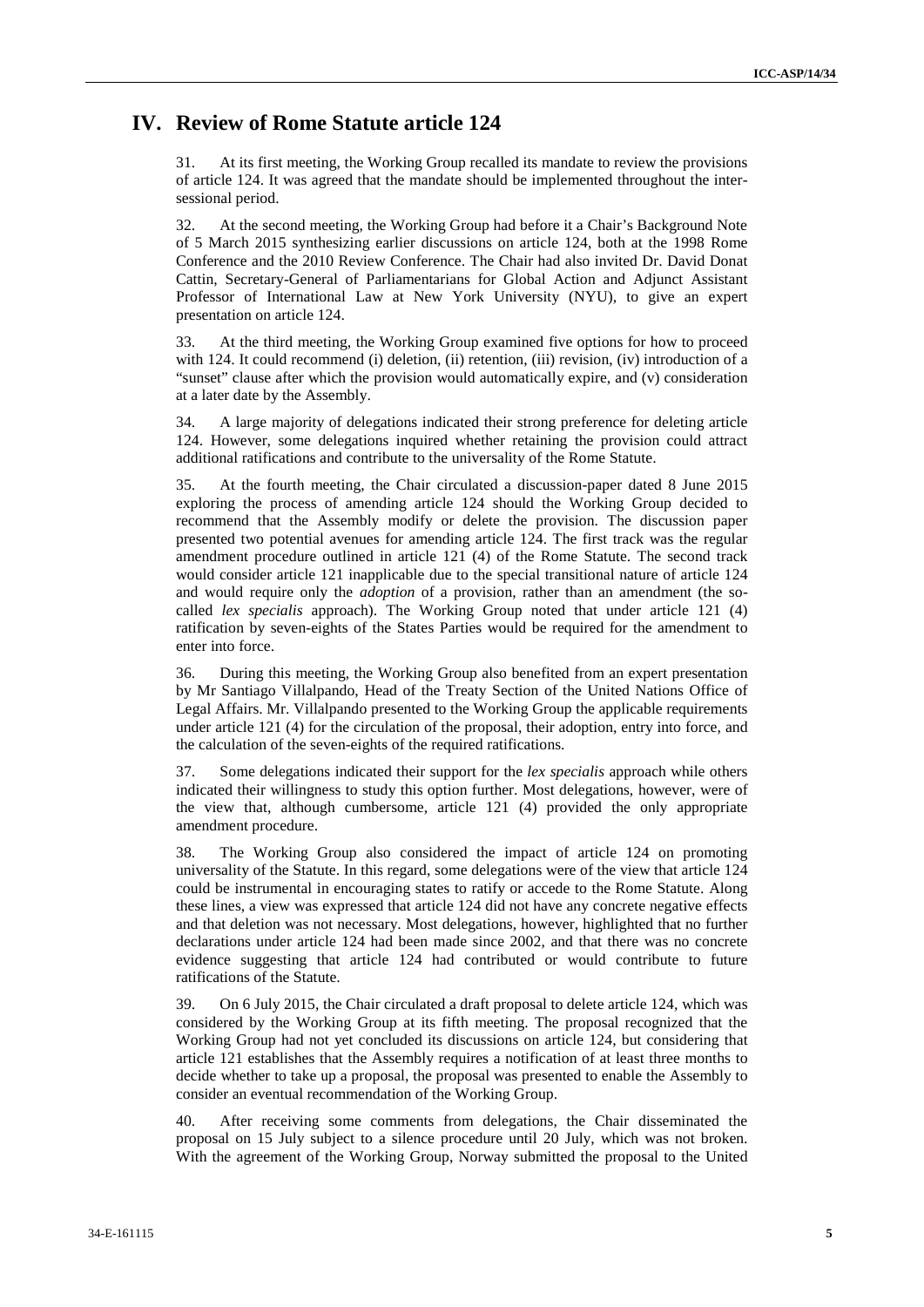Nations Secretary-General on 24 July 2015. The proposal was circulated by the UN Secretary-General to all State Parties on 30 July 2015.

41. As announced at the fifth meeting, the Chair engaged in consultations with delegations that had not yet expressed full support for the recommendation of deleting the provision.

42. At its sixth meeting, the Working Group once again considered the option of recommending to the Assembly the deletion of article 124. Those few delegations that had expressed concerns about deletion of article 124 indicated that they were cognizant of the support for deletion, and while they continued to believe that article 124 could be a decisive tool for promoting universality of the Rome Statute, particularly among countries faced with armed conflicts, they did not intend to block consensus. Consequently, they signalled their readiness to join consensus within the Working Group. Thus, it was agreed that the Working Group would recommend to the Assembly to delete article 124. This agreement was made notwithstanding the Working Group's ongoing consideration of what constituted the appropriate amendment procedure.

43. At its seventh meeting, the Working Group considered the draft resolution through which the Assembly would adopt the amendment to article 124, and agreed that such amendment would be based on article 121 (4) of the Rome Statute.

## **V. Exchange of information on the status of ratification of the Kampala amendments to the Rome Statute**

44. The Secretariat of the Assembly kept the Working Group continuously informed of the deposit of the instruments of ratification of the amendments to the Rome Statute adopted at the 2010t Review Conference and of the corresponding actions by the President of the Assembly in this regard. At the 4 February 2015 meeting, the Secretariat informed of the deposit by Malta on 30 January 2015, and of the scheduled deposit on 5 February 2015 by Costa Rica.<sup>12</sup> On 5 February, the Secretariat informed of the deposit by the Czech Republic on 12 March 2015<sup>13</sup> and on 16 September, of the deposit by Switzerland on 10 September 2015.<sup>14</sup>

45. As of 12 November 2015, the Kampala Amendments to article 8 have been ratified by 26 States Parties,<sup>15</sup> and the amendments on the Crime of Aggression have been ratified by 24 States Parties.

## **VI. Decisions and Recommendations**

46. The Working Group recommends to the Assembly the adoption of the amendment to delete article 124 of the Rome Statute as contained in the annex of the draft resolution (annex I),

47. The Working Group reiterates its invitation to the Court to bring to its attention, as it deems appropriate, any information that could further inform the discussion of the Working Group on the proposed amendments to rule  $76(3)$ , rule  $101(3)$  and rule  $144(2)(b)$  regarding partial translations, and on the proposed rule 140bis regarding the temporary absence of a judge.

48. The Working Group recommends that the expert meetings format be continued and that regular meetings be held throughout 2016.

49. The Working Group concludes its inter-sessional work by recommending to the Assembly the inclusion in the omnibus resolution of four paragraphs (annex II).

<sup>11</sup> C.N.439.2015.TREATIES-XVIII.10 (Depositary Notification), https://treaties.un.org/doc/Publication/CN/2015/ CN.439.2015-Eng.pdf.<br><sup>12</sup> http://www.icc-cpi.int/en\_menus/icc/press%20and%20media/press%20releases/Pages/pr1098.aspx.

<sup>13</sup> http://www.icc-cpi.int/en\_menus/icc/press%20and%20media/press%20releases/Pages/PR1087.aspx.

<sup>&</sup>lt;sup>14</sup> http://www.icc-cpi.int/en\_menus/icc/press%20and%20media/press%20releases/Pages/PR1150.aspx.

<sup>&</sup>lt;sup>15</sup> Ratification by Georgia, deposited on 3 November 2015. See, https://www.icc-

cpi.int/en\_menus/icc/press%20and%20media/press%20releases/Pages/PR1167-ASP.aspx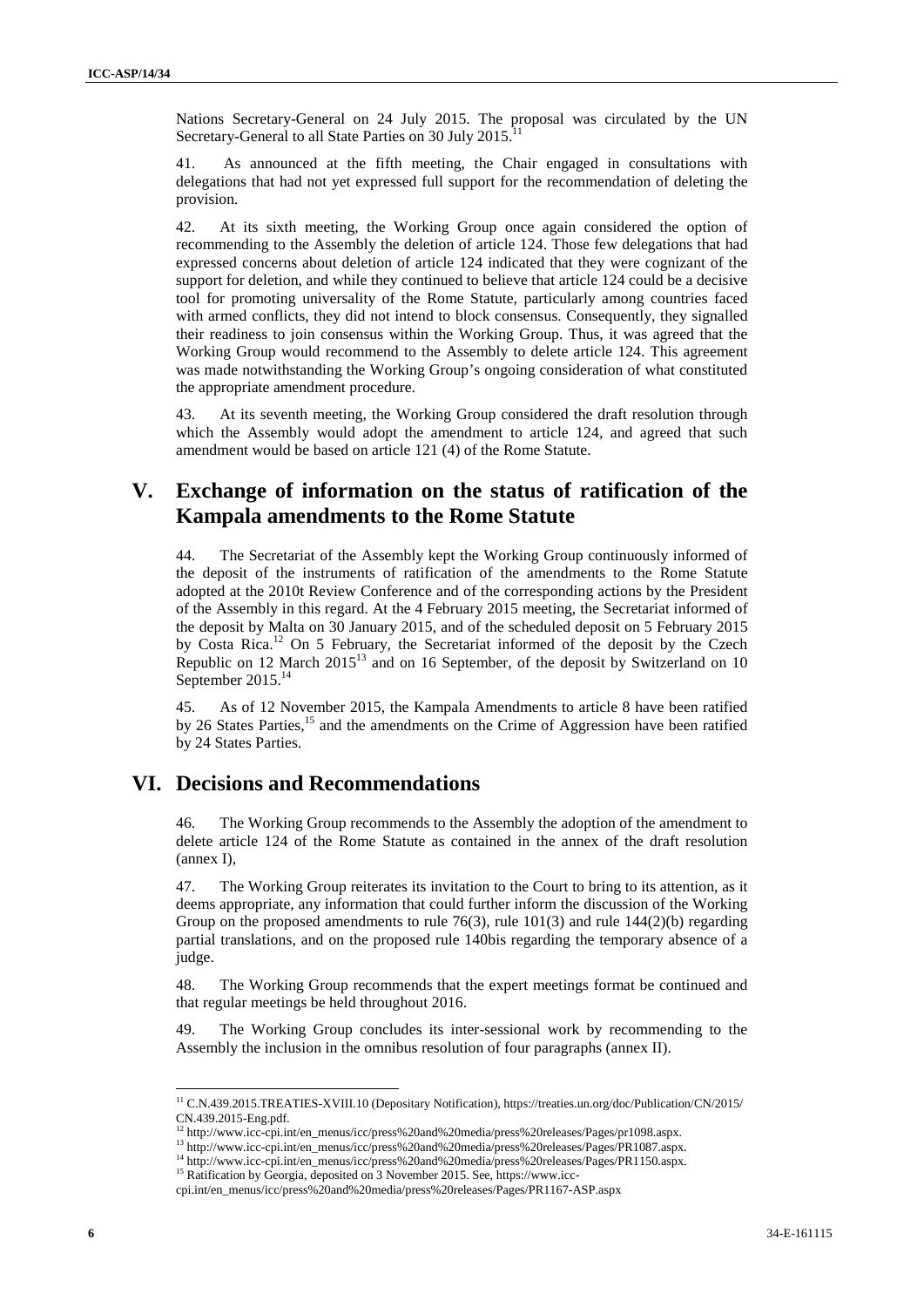## **Annex I**

#### **[Draft] Resolution on article 124**

*The Assembly of States Parties to the Rome Statute,*

*Recalling* that pursuant to the Rome Statute, article 124 shall be reviewed at the Review Conference convened in accordance with article 123, paragraph 1, and *recalling* the decision of the 2010 Review Conference of the Rome Statute, held in Kampala, Uganda, to retain article 124 and to further review its provisions during the fourteenth session of the Assembly, $<sup>1</sup>$ </sup>

*Noting* that at its thirteenth session the Assembly decided to review the provisions of article 124 of the Rome Statute in the context of its Working Group on Amendments of the Assembly of States Parties.<sup>2</sup>

*Further noting* the recommendation of the Working Group on Amendments to delete article  $124$ ,<sup>3</sup>

*Having reviewed* the provisions of article 124 in accordance with the Rome Statute and *acting* pursuant to article 121 of the Rome Statute,

1. *Adopts* the Amendment to article 124 of the Rome Statute contained in the annex to the present resolution;

2. *Recalls* that the Amendment shall be subject to ratification or acceptance and shall enter into force in accordance with article 121 (4), of the Rome Statute;

3. *Calls upon* all States Parties to ratify or accept the Amendment to article 124;

4. *Urges* all States that have not done so to ratify or accede to the Rome Statute, and in doing so to also ratify or accept the Amendment to article 124.

## **Appendix**

## **Amendment to article 124 of the Rome Statute**

Article 124 of the Rome Statute is deleted.

<sup>&</sup>lt;sup>1</sup> *Official Records … Review Conference … 2010* (RC/11), part II, RC/Res.4.<br><sup>2</sup> *Official Records of the Assembly of States Parties to the Rome Statute of the International Criminal Court*, *Thirteenth session, New York, 8 - 17 December 2014 (*ICC-ASP/13/20), vol. I, part III, ICC-ASP/13/Res.5,

 $3$  As contained in its report to the fourteenth session of the Assembly ICC-ASP/14/15.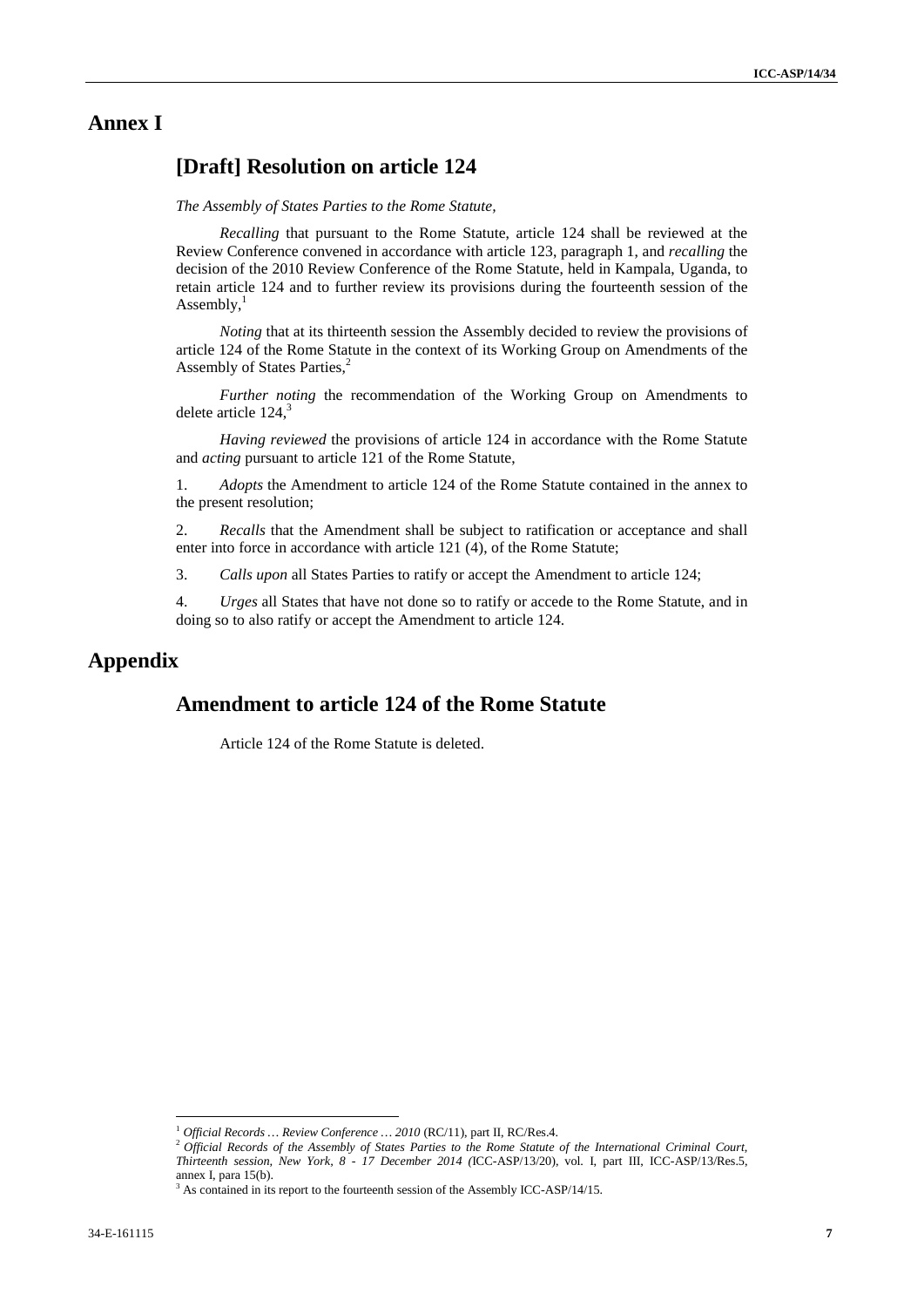## **Annex II**

### **Draft text for the omnibus resolution**

#### **A. Paragraph 92 of the 2014 omnibus resolution (ICC-ASP/13/Res.5) is maintained**

"*Welcomes* the report of the Bureau on the Working Group on Amendments."

#### **B. In line with op 3 and 4 of draft resolution contained in annex I of the present report, insert two new paragraphs to the 2015 omnibus resolution**

"*Recalls* its decision to adopt the amendment to article 124 pursuant to resolution ICC-ASP/14/[….,] and notes that this amendment is subject to ratification or acceptance and shall enter into force in accordance with article 121, paragraph 4, of the Rome Statute."

"*Calls upon* all States Parties to ratify or accept the amendment to article 124, and urges all States that have not done so to ratify or accede to the Rome Statute, and in doing so to also ratify or accept the amendment to article 124."

#### **C. Paragraph 15 of annex I (mandates) of the 2014 omnibus resolution (ICC-ASP/13/Res.5) is replaced by the following**

(a) *Invites* the Working Group to continue its consideration of all amendment proposals, in accordance with the Terms of Reference of the Working Group, and requests the Bureau to submit a report for the consideration of the Assembly at its fifteenth session:"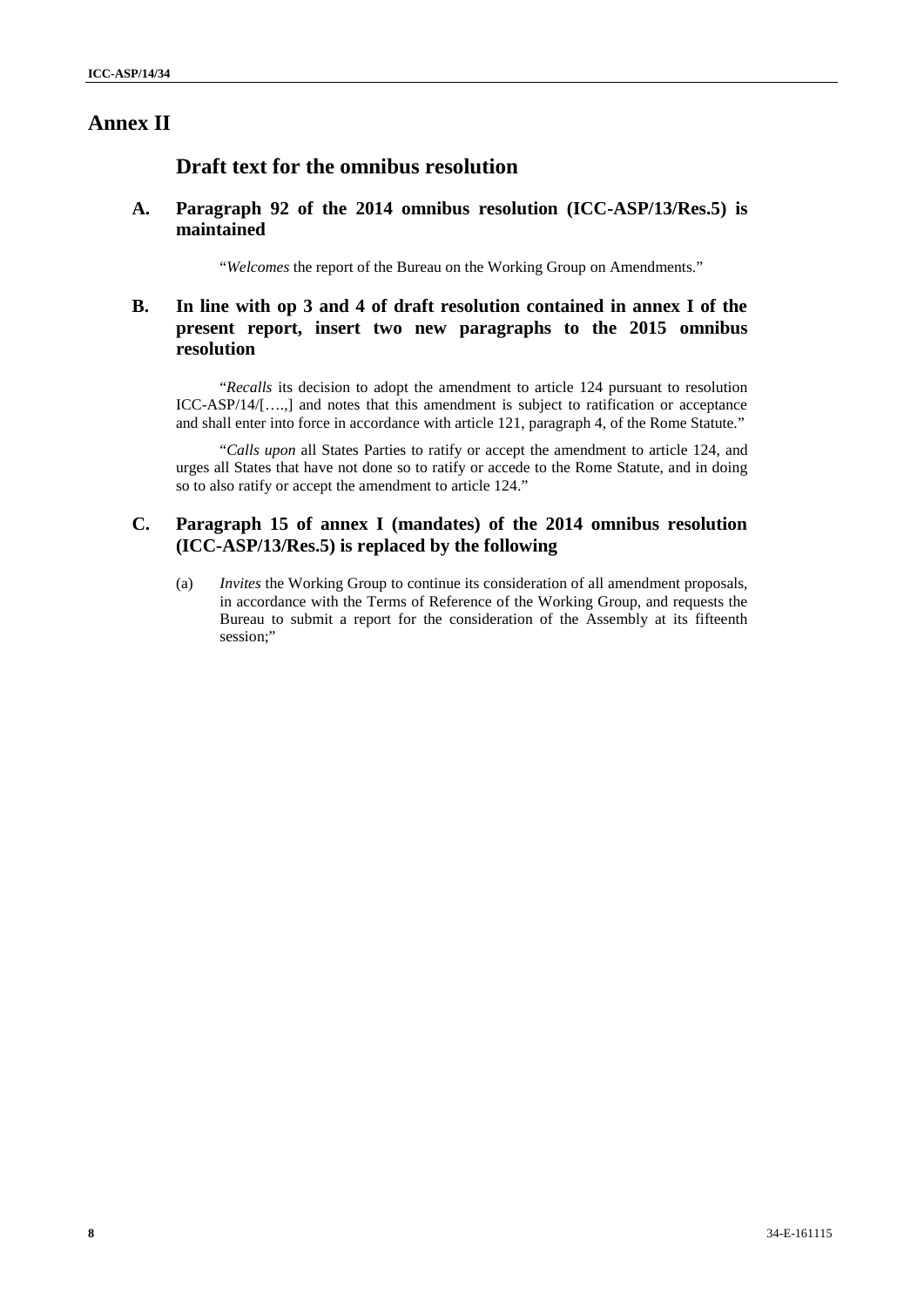#### **Annex III**

# **Belgian non-paper: Harmonization of the competences of the ICC relating to war crimes in case of international armed conflict and armed conflict not of an international character.**

#### **A. Comparison between articles 8, §2, b), et 8, §2, e), of the Rome Statute**

1. In conformity to the Statement (see below), made by Belgium at the occasion of the adoption of the first amendment to the Rome Statue, during the Review Conference of Kampala, on 10 June 2010, please find hereunder a comparative table of articles 8, §2, b) et 8, §2, e) of the Rome Statute. This document aims at highlighting the disparities between these two articles and at fostering a reflection for further harmonization, a process initiated with the amendment nr. 1 adopted in Kampala.

#### **B. Belgian Statement at the adoption of the First Amendment to the Rome Statute :** 1

2. The Review Conference has just witnessed a historic moment: the adoption of the first amendment to the Rome Statute. The negotiations on this amendment could not have been brought to such a successful conclusion without the support of a large number of delegations and the willingness of everyone to achieve results.

3. Ever since this proposal was first launched, Belgium has emphasized that it could not envision the adoption of such amendment other than by consensus, which is what we have.

4. We would like to thank in particular the other 18 States Parties, from every region of the world, which agreed to co-sponsor this proposal. Our thanks go once again, therefore, to Argentina, Austria, Bolivia, Bulgaria, Burundi, Cambodia, Cyprus, Germany, Ireland, Latvia, Lithuania, Luxembourg, Mauritius, Mexico, Romania, Samoa, Slovenia and Switzerland for their unfailing support. We would also like to thank all those others who subsequently gave their strong support to our proposal.

5. By adding, with this first amendment, three war crimes to the list of war crimes that fall within the jurisdiction of the International Criminal Court in circumstances of armed conflict not of an international character and by choosing, to that end, three war crimes which already fall within the jurisdiction of the International Criminal Court in circumstances of international armed conflict, the States Parties are embarking on a process which aims, in line with modern international humanitarian law, to ensure that war crimes are prosecuted and the victims protected regardless of the armed conflict in which the crimes have been perpetrated. In this respect too, the process initiated by the adoption of this first amendment is vital.

<sup>&</sup>lt;sup>1</sup> Review Conference of the Rome Statute of the International Criminal Court, Kampala, 31 May - 11 June, Official Documents (RC/11), annex VI, p. 124. See on line : http://www.icc-cpi.int/iccdocs/asp\_docs/ASP9/OR/R C-11-ENG.pdf.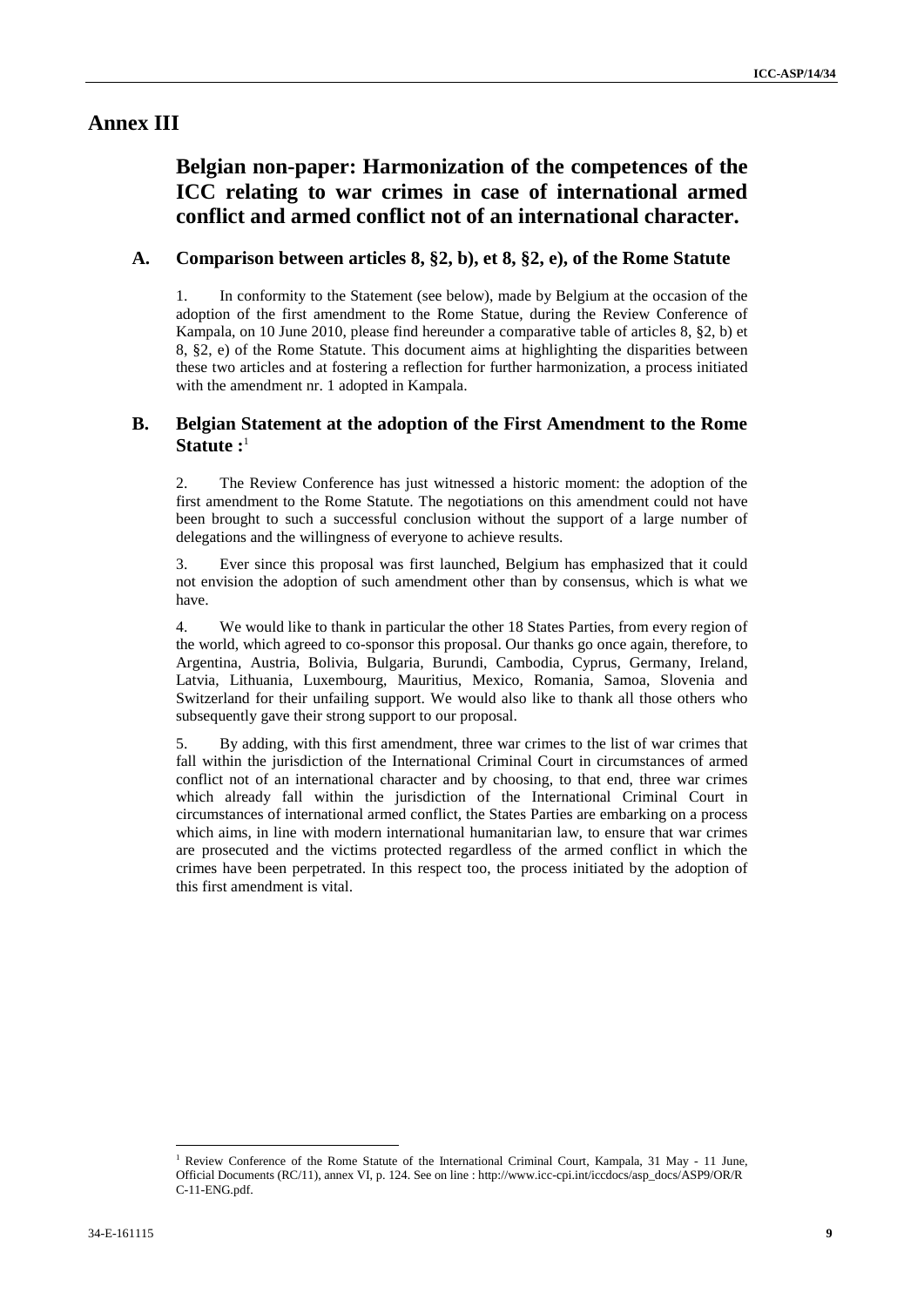### **C. Comparative analysis of articles 8, §2, b), et 8, §2, e) of the Rome Statute:**

| Rome Statute – Article 8, §2, b) <sup>2</sup>                                                                                                                                                                                                                                                                                                                                                                                                                                                     | Rome Statute – Article 8, §2, $e^{j^3}$                                                                                                                                                                                                                                                                                                                                               |
|---------------------------------------------------------------------------------------------------------------------------------------------------------------------------------------------------------------------------------------------------------------------------------------------------------------------------------------------------------------------------------------------------------------------------------------------------------------------------------------------------|---------------------------------------------------------------------------------------------------------------------------------------------------------------------------------------------------------------------------------------------------------------------------------------------------------------------------------------------------------------------------------------|
| Article 8, $\S2$ , b) Other serious violations of the laws and customs<br>applicable in international armed conflict, within the established<br>framework of international law, namely, any of the following acts:                                                                                                                                                                                                                                                                                | Article 8, $\S2$ , e) Other serious violations of the laws and customs<br>applicable in armed conflicts not of an international character,<br>within the established framework of international law, namely,<br>any of the following acts:                                                                                                                                            |
| 8, §2, b), i) Intentionally directing attacks against the civilian<br>population as such or against individual civilians not taking direct<br>part in hostilities;                                                                                                                                                                                                                                                                                                                                | 8, §2, e), i) Intentionally directing attacks against the civilian<br>population as such or against individual civilians not taking<br>direct part in hostilities;                                                                                                                                                                                                                    |
| 8, §2, b), ii) Intentionally directing attacks against civilian objects,<br>that is, objects which are not military objectives;                                                                                                                                                                                                                                                                                                                                                                   |                                                                                                                                                                                                                                                                                                                                                                                       |
| 8, §2, b), iii) Intentionally directing attacks against personnel,<br>installations, material, units or vehicles involved in a humanitarian<br>assistance or peacekeeping mission in accordance with the Charter<br>of the United Nations, as long as they are entitled to the protection<br>given to civilians or civilian objects under the international law of<br>armed conflict;                                                                                                             | 8, §2, e), iii) Intentionally directing attacks against personnel,<br>installations, material, units or vehicles involved in a<br>humanitarian assistance or peacekeeping mission in accordance<br>with the Charter of the United Nations, as long as they are<br>entitled to the protection given to civilians or civilian objects<br>under the international law of armed conflict; |
| 8, §2, b), iv) Intentionally launching an attack in the knowledge<br>that such attack will cause incidental loss of life or injury to<br>civilians or damage to civilian objects or widespread, long-term<br>and severe damage to the natural environment which would be<br>clearly excessive in relation to the concrete and direct overall<br>military advantage anticipated;                                                                                                                   |                                                                                                                                                                                                                                                                                                                                                                                       |
| 8, §2, b), v) Attacking or bombarding, by whatever means, towns,<br>villages, dwellings or buildings which are undefended and which<br>are not military objectives;                                                                                                                                                                                                                                                                                                                               |                                                                                                                                                                                                                                                                                                                                                                                       |
| 8, §2, b), vi) Killing or wounding a combatant who, having laid<br>down his arms or having no longer means of defence, has<br>surrendered at discretion;                                                                                                                                                                                                                                                                                                                                          |                                                                                                                                                                                                                                                                                                                                                                                       |
| 8, §2, b), vii) Making improper use of a flag of truce, of the flag or<br>of the military insignia and uniform of the enemy or of the United<br>Nations, as well as of the distinctive emblems of the Geneva<br>Conventions, resulting in death or serious personal injury;                                                                                                                                                                                                                       |                                                                                                                                                                                                                                                                                                                                                                                       |
| 8, §2, b), viii) The transfer, directly or indirectly, by the 8, §2, e), viii) Ordering the displacement of the civilian<br>Occupying Power of parts of its own civilian population into the population for reasons related to the conflict, unless the security<br>territory it occupies, or the deportation or transfer of all or parts of of the civilians involved or imperative military reasons so<br>the population of the occupied territory within or outside this demand;<br>territory; |                                                                                                                                                                                                                                                                                                                                                                                       |
| 8, §2, b), ix) Intentionally directing attacks against buildings 8, §2, e), iv) Intentionally directing attacks against buildings<br>dedicated to religion, education, art, science or charitable dedicated to religion, education, art, science or charitable<br>purposes, historic monuments, hospitals and places where the sick purposes, historic monuments, hospitals and places where the<br>and wounded are collected, provided they are not military<br>objectives;                      | sick and wounded are collected, provided they are not military<br>objectives;                                                                                                                                                                                                                                                                                                         |

<sup>&</sup>lt;sup>2</sup> Article 8, §2, b), xx), is not included in the present list, as it is not a crime on which the International Criminal Court is competent.

*<sup>«</sup>* Employing weapons, projectiles and material and methods of warfare which are of a nature to cause superfluous injury or unnecessary suffering or which are inherently indiscriminate in violation of the international law of armed conflict, provided that such weapons, projectiles and material and methods of warfare are the subject of a comprehensive prohibition and are included in an annex to this Statute, by an amendment in accordance with the relevant provisions set forth in articles 121 and 123; *»*

<sup>&</sup>lt;sup>3</sup> Rome Statute as amended by resolution RC/Res.5 of 10 June 2010, adopted during the Review Conference of the Rome Statute at Kampala. Paragraphs 2, e), xiii), à 2, e), xiv), have hence been added to this list.